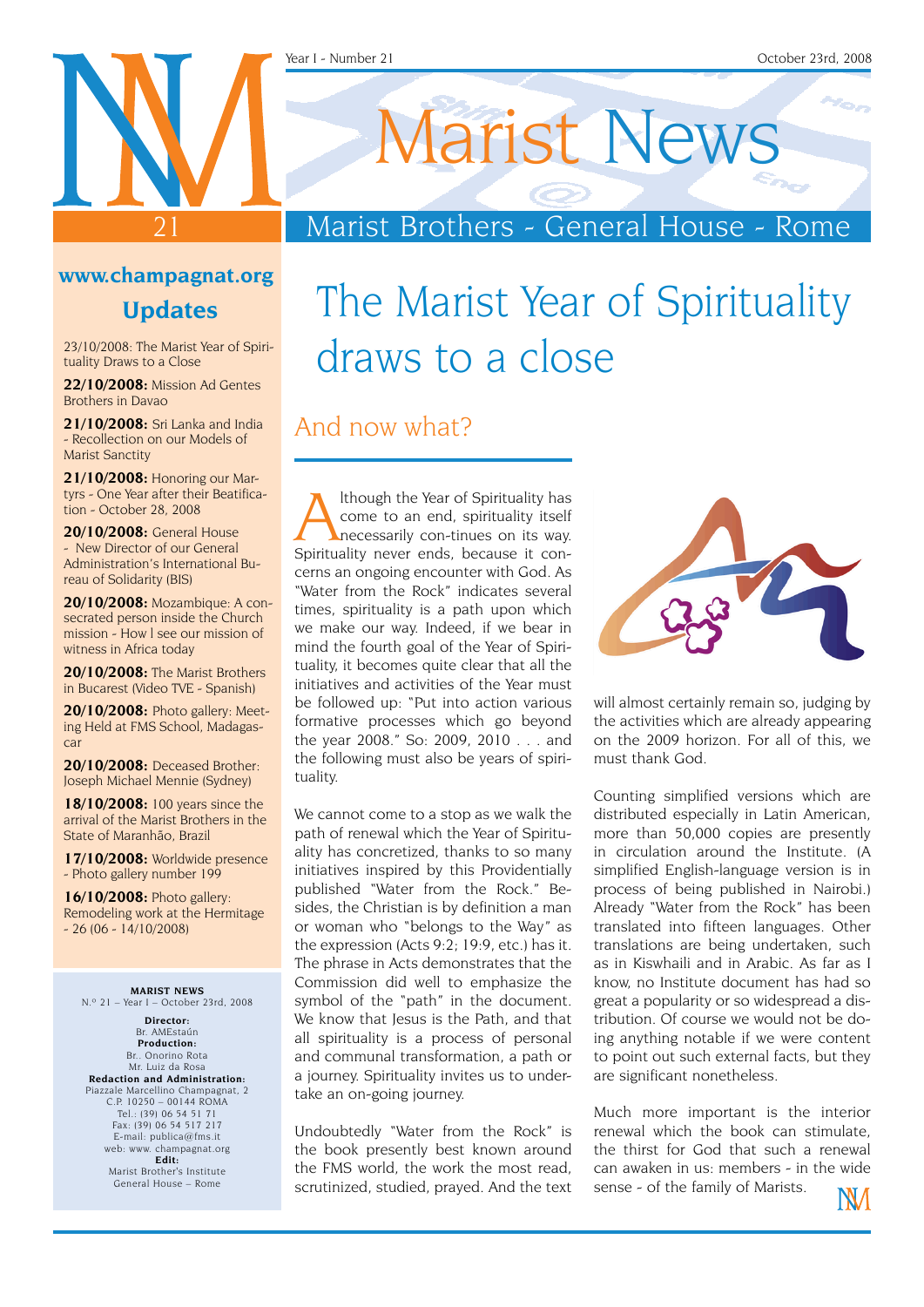# New Director of the International Bureau of Solidarity (BIS)

### General House

ear Brothers, please join me<br>in welcoming Brother Richard<br>Carey, FMS, from the Province in welcoming Brother Richard Carey, FMS, from the Province of the United States, as the new Director of our General Administration's International Bureau of Solidarity effective 1st November 2009. I am grateful personally to Rick for his generosity in accepting this mandate as well as to Brother John Klein, Provincial, and the members of the Province for their willingness to release him for this important work.

Rick brings considerable skill and experience to his new responsibilities. First of all, he has been involved in administration and supervision for almost two decades now, serving as Chief Administrator of one school and later as President of another. Both institutions were large in size and diverse in their needs.

In his role as President he oversaw with skill and creativity a capital fund raising campaign. As a result, the nature and quality of the services offered by this school were expanded greatly and its ability to accommodate more students from families with limited means increased. Rick's personal commitments to gospel principles of solidarity have helped him to present clearly and convincingly the mission and purpose of the institutions for which he had primary responsibility. He has carried out this task well not only among perspective students and their families but also with the wider public.

With sensitivity and thoughtfulness, he also led both instituons through the sometimes difficult process of moving from a single sex to a co-educational student population. Rick's firm belief in our mission of evagelization and education, particularly among poor children and young people, has made him a convincing spokesman for our Marist efforts in the United States. He also worked personally to involve students in experiences of solidarity and challenged them to stretch their understanding in this area by taking more responsibility for the welfare of the human community.

In the past Rick has taught on the secondary level, worked in the areas of religious education and campus ministry, served in two Provincial administrations as a Provincial Councilor in the former Poughkeepsie Province, and as a member of various Province committees. At the present time he is a member of the Finance Committee and chairs the Province's Investment Committee.

His capacity to work with others, ability to clarify complex matters and help others to understand them, as well as his formation in religious studies and administration will serve him well in this new position.

As we welcome Rick and offer him our support, I want to say a word of thanks to Brother Dominick Pujia, FMS, who will complete six years as Director of BIS and has generously agreed to extend his second mandate through the General Chapter to ensure a smooth transition. Under his leadership the Bureau has grown in stature and expanded the services it offers to the Institute and to other organizations. Dominick brought to his work as Director extensive experience in education, administration, youth ministry, and development. His ability to communicate and work with others, talent for developing new ways of looking at old and familiar challenges and willingess to step out and take a risk, worked together to help him formulate a direction for the Bureau and to join his efforts with others to bring it to life.



During his tenure, for example, the program of advocacy for the rights of children involving the Human Rights Commission of the United Nations was first conceived and implemented. He also worked tirelessly to raise funds for many Institute projects and to ensure the ongoing support of others.

Dominick's personal commitment to our mission with poor children and young people, however, was perhaps the most striking freature that representatives of foundations and other funding agencies mentioned when discussing their interactions with him. When he took up his work in Rome he had behind him many years of direct service among poor children and young people; they served him well throughout his time here in Rome.

I am grateful to Dominick personally and to the administration and brothers of the Province for their willingness to release him these recent years to further our Institute's solidarity efforts.

Brothers, may the Bureau of Solidarity and its efforts be a constant reminder to all of us about Marcellin's special concern for those who had the least, for those found at the margins of our societies.

Brother Seán D. Sammon, FMS Superior General - 20th August 2008

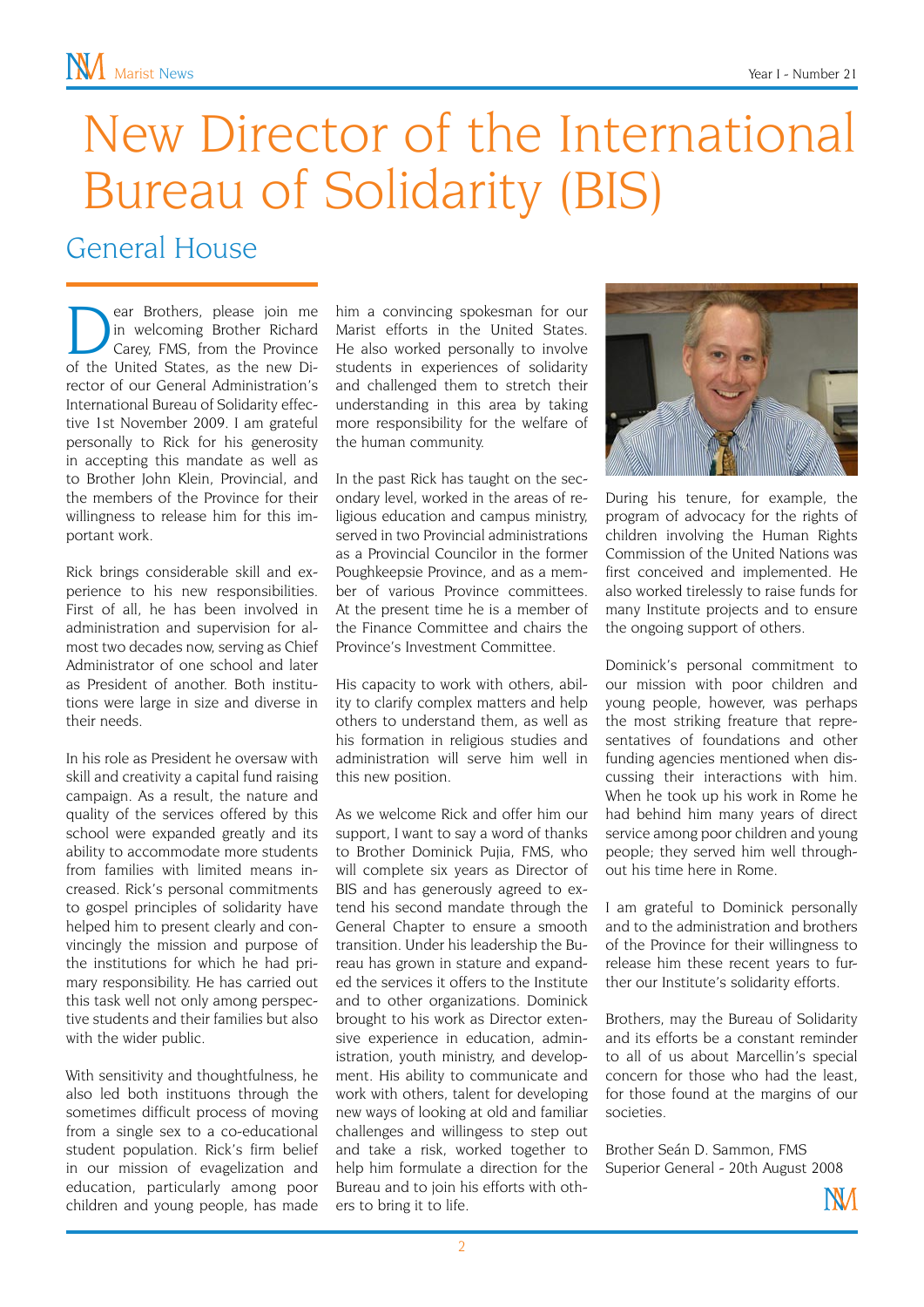## Recollection on our Models of Marist Sanctity

India and Sri Lanka

**Brother Sunanda Alwis, Provincial**<br>
of the new Province of South Asia<br>
organized three days of recollec-<br>
tion for the brothers of his Province of the new Province of South Asia tion for the brothers of his Province on the theme of our Marist Saints. He asked Br. Giovanni Bigotto, Postulator General, to come to help the brothers with this.

Two recollections were organized; the first in India, in the State of Tamil Nadu for 13 brothers. We met in the Marial sanctuary of Vailankanny finding there an atmosphere of prayer. This is an old Marial sanctuary that dates back to the 17th century. The complex forms a large cross 2  $\frac{1}{2}$  km. by 1  $\frac{1}{2}$  km. Three large white churches, with white steeples pointed toward the sky, form the top of the cross and from them begins a large boulevard which ends 2 ½ km. further on in front of the chapel of the first miracle, that one also all white with a set of white pinnacles. At either end of the horizontal part of the cross are the chapel of the second miracle and the adoration chapel, they also are white. On the 2 ½ km. boulevard a vast central corridor is covered with sand. Many pilgrims travel the length of it on their knees. Floods of people come to this

sanctuary at all times of the year. The prayerful atmosphere helped us very much while we listened attentively to Marcellin, François, Alfano, Basilio and all our martyrs of China, Spain, and Africa. We wanted to discover how they had lived the most important aspects of Marist spirituality, thus bringing together sanctity and the spirituality of Water from the Rock.

The 30 brothers from Sri Lanka chose the national Marial sanctuary of Our Lady of Lanka. This sanctuary, set far away from towns at the top of a hill surrounded by woods, gives at atmosphere of peace, while one can walk on the paths which branch around the sanctuary. The recollection had as its theme: our models of Marist sanctity. Looking closely at our Marist saints awakened in us admiration, pride in having such saints as confreres and the desire to imitate them. It was worthwhile to get to know them and pray to them.

For the four novices, three from India and one from Pakistan, a presentation on Mariology was provided. It was given over four days with a five hour session each day. It helped them to have a new

and deep look at Mary of the Gospels. This presentation was also given by the Brother Postulator General.

The sector of India gives an impression of young Marists full of promise: a good number of young brothers are studying at the universities in Trichy, others MAPAC, three novices, six postulants… There are two large schools but with small communities of 2 or 3 brothers. It's a sector in the full of springtime.

The brothers of Sri Lanka, on the other hand, run well-established schools. They have been present there since 1911. To speak of the Marist Brothers in Negombo or in Colombo is to speak of a national reality. They also have several initiatives to go out among the least favored young people, like the school with the workshop in electronics where the young people, who have failed in their studies, learn trades that will enable them to obtain employment: repair of computers, refrigerators, other electronic equipment…

These brothers, with their Asiatic gentleness, and Marist simplicity sent to the whole Congregation their warm and fraternal greetings.**NM** 

### **Marial Exposition - Canada**

F rom the 23rd to the 28th of this past September, Br. Paul-André Lavoie presented a Marial exposition organized at the General House of the Sisters of Good Council of Chicoutimi. The public had been informed of this exposition, thus explaining the impressive number of visitors coming from the different parishes of the diocese.

The room available to us was sufficiently large so that we were able to comfortably display and show off to advantage all of the material which we had brought from Château-Richer.

We were particularly appreciative of the presence of two distinguished visitors: Mgr André Rivest, bishop of the diocese, and Mgr Jean-Guy Couture, bishop emeritus.

Religious of the diocese were holding their annual meting at Bon-Conseil on the 27th of September. This was an excellent occasion, then, for all of the participants to be able to visit the different stands of our expositions. Thanks to the publicity in the local newspapers, the visitors were very numerous, particularly on Sunday. **NV**